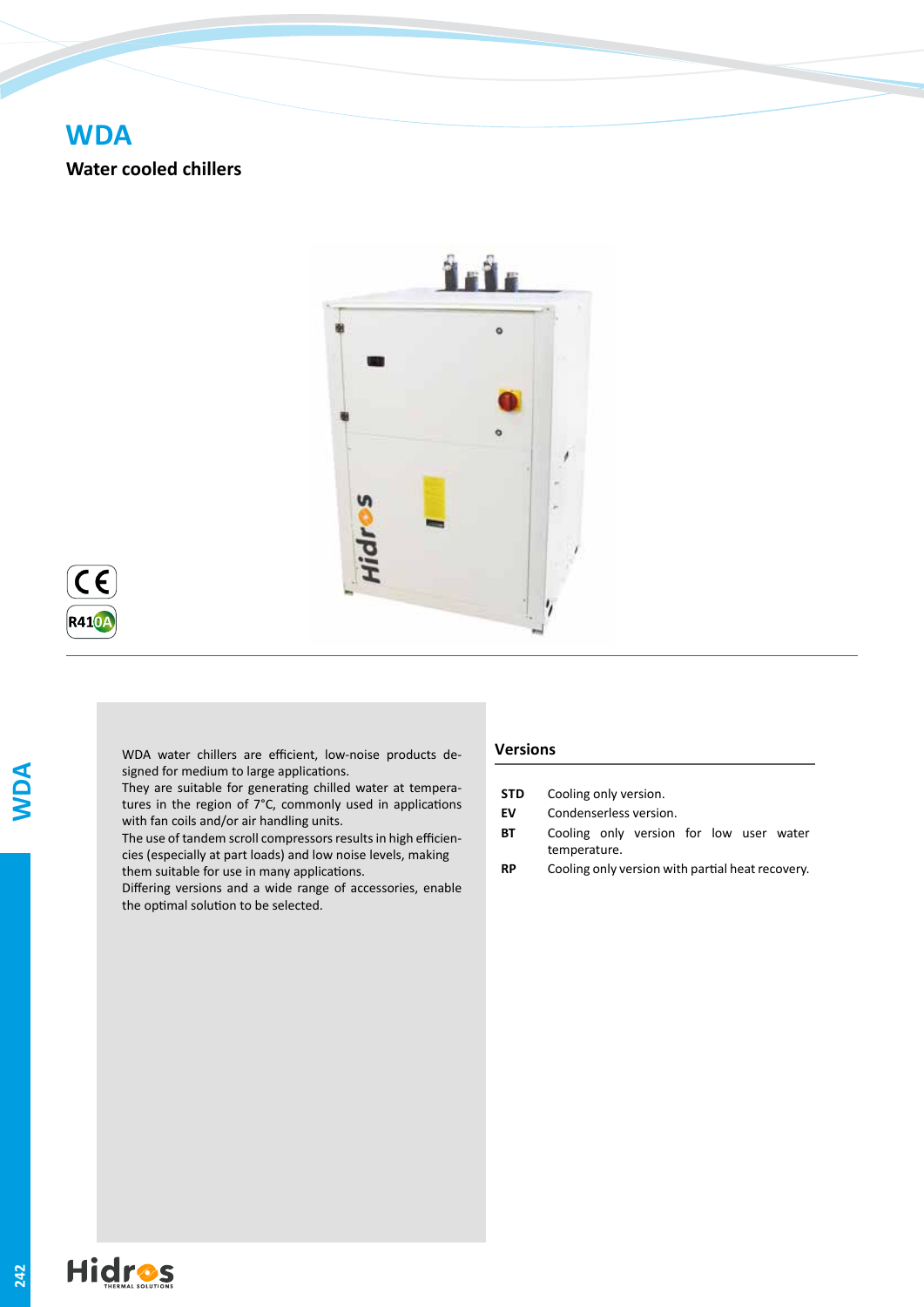| <b>WDA</b>                        |                       | 039      | 045      | 050      | 060      | 070      | 080      | 090      | 110      | 120      |
|-----------------------------------|-----------------------|----------|----------|----------|----------|----------|----------|----------|----------|----------|
| Cooling capacity (EN14511) (1)    | kW                    | 43,7     | 49,9     | 59,3     | 67,2     | 75,0     | 88,5     | 100,8    | 112,0    | 126,5    |
| Total input power (EN14511)(1)    | kW                    | 10,5     | 12,1     | 15,1     | 16,7     | 17,7     | 20,9     | 23,9     | 26,9     | 30,5     |
| EER (EN14511) <sup>(1)</sup>      | W/W                   | 4,16     | 4,12     | 3,92     | 4,02     | 4,23     | 4,23     | 4,21     | 4,16     | 4,14     |
| Power supply                      | V/Ph/Hz               | 400/3/50 | 400/3/50 | 400/3/50 | 400/3/50 | 400/3/50 | 400/3/50 | 400/3/50 | 400/3/50 | 400/3/50 |
| Peak current                      | A                     | 111,0    | 132,0    | 140,0    | 162,0    | 171,0    | 208,0    | 259,0    | 265,0    | 312,0    |
| Maximum input current             | A                     | 32,0     | 42,0     | 44,0     | 53,0     | 62,0     | 68,0     | 74,0     | 80,0     | 88,5     |
| Compressors / Circuits            | $n^{\circ}/n^{\circ}$ | 2/1      | 2/1      | 2/1      | 2/1      | 2/1      | 2/1      | 2/1      | 2/1      | 2/1      |
| Global warming potential (GWP)    |                       | 2088     | 2088     | 2088     | 2088     | 2088     | 2088     | 2088     | 2088     | 2088     |
| Refrigerant charge                | kg                    | 5,0      | 5,0      | 6,0      | 6,0      | 7,0      | 8,0      | 14,0     | 14,0     | 14,0     |
| Equivalent CO <sub>2</sub> charge |                       | 10,4     | 10,4     | 12,5     | 12,5     | 14,6     | 16,7     | 29,2     | 29,2     | 29,2     |
| Sound power <sup>(2)</sup>        | dB(A)                 | 82       | 82       | 83       | 84       | 84       | 85       | 86       | 87       | 87       |
| Sound pressure (3)                | dB(A)                 | 66       | 66       | 67       | 68       | 68       | 69       | 69       | 70       | 70       |

| <b>WDA</b>                        |                       | 130      | 152      | 162      | 190      | 210      | 240      | 260      | 300      | 320      |
|-----------------------------------|-----------------------|----------|----------|----------|----------|----------|----------|----------|----------|----------|
| Cooling capacity (EN14511) (1)    | kW                    | 141,1    | 162,4    | 182,5    | 201,6    | 223,9    | 257,6    | 285,7    | 323,5    | 365,2    |
| Total input power (EN14511)(1)    | kW                    | 34,0     | 38,7     | 43,4     | 47,8     | 53,8     | 60,9     | 68,0     | 77,4     | 86,7     |
| EER (EN14511) <sup>(1)</sup>      | W/W                   | 4,15     | 4,19     | 4,20     | 4,21     | 4,16     | 4,23     | 4,20     | 4,18     | 4,21     |
| Power supply                      | V/Ph/Hz               | 400/3/50 | 400/3/50 | 400/3/50 | 400/3/50 | 400/3/50 | 400/3/50 | 400/3/50 | 400/3/50 | 400/3/50 |
| Peak current                      | A                     | 320,5    | 358,5    | 375,4    | 333,0    | 345,0    | 400,5    | 417,5    | 472,4    | 506,2    |
| Maximum input current             | Α                     | 97,0     | 113,9    | 130,8    | 148,0    | 160,0    | 177,0    | 194,0    | 227,8    | 261,6    |
| Compressors / Circuits            | $n^{\circ}/n^{\circ}$ | 2/1      | 2/1      | 2/1      | 4/2      | 4/2      | 4/2      | 4/2      | 4/2      | 4/2      |
| Global warming potential (GWP)    |                       | 2088     | 2088     | 2088     | 2088     | 2088     | 2088     | 2088     | 2088     | 2088     |
| Refrigerant charge                | kg                    | 14,0     | 18,0     | 18,0     | 30,0     | 30,0     | 34,0     | 34,0     | 36,0     | 36,0     |
| Equivalent CO <sub>2</sub> charge | t                     | 29,2     | 37,6     | 37,6     | 62,6     | 62,6     | 71,0     | 71,0     | 75,2     | 75,2     |
| Sound power <sup>(2)</sup>        | dB(A)                 | 88       | 88       | 88       | 89       | 91       | 91       | 91       | 93       | 93       |
| Sound pressure (3)                | dB(A)                 | 71       | 71       | 71       | 72       | 74       | 74       | 74       | 76       | 76       |

Performances are referred to the following conditions:

(1) Cooling: Evaporator water temp.12/7°C condenser water temp. 30/35°C.

(2) Sound power level in accordance with ISO 3744 (LS-Version).

(3) Sound pressure level at 1 mt from the unit in free field conditions in accordance with ISO 3744 (LS-Version).

| <b>WDA/EV</b>                   |                  | 039                                                                                                                                                                                                                                  | 045                           | 050               | 060           | 070          | 080          | 090          | 110      | 120                  |
|---------------------------------|------------------|--------------------------------------------------------------------------------------------------------------------------------------------------------------------------------------------------------------------------------------|-------------------------------|-------------------|---------------|--------------|--------------|--------------|----------|----------------------|
| Cooling capacity <sup>(4)</sup> | kW               | 38,8                                                                                                                                                                                                                                 | 44,3                          | 52,4              | 59,3          | 66,0         | 78,9         | 90,4         | 99,7     | 112,8                |
| Total input power (4)           | kW               | 13,2                                                                                                                                                                                                                                 | 15,3                          | 19,4              | 21,1          | 22,4         | 25,9         | 29,6         | 33,4     | 37,7                 |
| Water flow                      | m <sup>3</sup> h | 6,7                                                                                                                                                                                                                                  | 7,6                           | 9,0               | 10,2          | 11,3         | 13,5         | 15,5         | 17,1     | 19,4                 |
| Peak current                    | Α                | 111,0                                                                                                                                                                                                                                | 132,0                         | 140,0             | 162,0         | 171,0        | 208,0        | 259,0        | 265,0    | 312,0                |
| Max input current               | A                | 32,0                                                                                                                                                                                                                                 | 42,0                          | 44,0              | 53,0          | 62,0         | 68,0         | 74,0         | 80,0     | 88,5                 |
| Power supply                    | V/Ph/Hz          | 400/3/50                                                                                                                                                                                                                             | 400/3/50                      | 400/3/50          | 400/3/50      | 400/3/50     | 400/3/50     | 400/3/50     | 400/3/50 | 400/3/50             |
| Compressors / Circuits          | $n^{\circ}$      | 2/1                                                                                                                                                                                                                                  | 2/1                           | 2/1               | 2/1           | 2/1          | 2/1          | 2/1          | 2/1      | 2/1                  |
| Sound power <sup>(2)</sup>      | dB(A)            | 74                                                                                                                                                                                                                                   | 74                            | 75                | 76            | 76           | 77           | 77           | 78       | 78                   |
| Sound pressure (3)              | dB(A)            | 46                                                                                                                                                                                                                                   | 46                            | 47                | 48            | 48           | 49           | 49           | 50       | 50                   |
|                                 |                  |                                                                                                                                                                                                                                      |                               |                   |               |              |              |              |          |                      |
| 1410A/T1                        |                  | <b>The Contract of Contract of Contract of Contract of Contract of Contract of Contract of Contract of Contract of Contract of Contract of Contract of Contract of Contract of Contract of Contract of Contract of Contract of C</b> | <b>The Contract of Street</b> | <b>CONTRACTOR</b> | $\sim$ $\sim$ | <b>COLOR</b> | <b>COLOR</b> | $\mathbf{a}$ | A A A    | $\sim$ $\sim$ $\sim$ |

| <b>WDA/EV</b>              |                  | 130      | 152      | 162      | 190      | 210      | 240      | 260      | 300      | 320      |
|----------------------------|------------------|----------|----------|----------|----------|----------|----------|----------|----------|----------|
| Cooling capacity $(4)$     | kW               | 125,8    | 145,0    | 162,6    | 178,3    | 197,8    | 221,4    | 245,8    | 277,5    | 314,0    |
| Total input power (4)      | kW               | 42,2     | 48,0     | 53,9     | 59,2     | 66,5     | 76,3     | 85,1     | 96,9     | 108,6    |
| Water flow                 | m <sup>3</sup> h | 21,6     | 24,9     | 27,9     | 30,6     | 33,9     | 38,0     | 42,2     | 47,6     | 53,9     |
| Peak current               | Α                | 320,5    | 358,5    | 375,4    | 333,0    | 345,0    | 400,5    | 417,5    | 472,4    | 506,2    |
| Max input current          | $\mathsf{A}$     | 97,0     | 113,9    | 130,8    | 148,0    | 160,0    | 177,0    | 194.0    | 227,8    | 261,6    |
| Power supply               | V/Ph/Hz          | 400/3/50 | 400/3/50 | 400/3/50 | 400/3/50 | 400/3/50 | 400/3/50 | 400/3/50 | 400/3/50 | 400/3/50 |
| Compressors / Circuits     | n°               | 2/1      | 2/1      | 2/1      | 4/2      | 4/2      | 4/2      | 4/2      | 4/2      | 4/2      |
| Sound power <sup>(2)</sup> | dB(A)            | 79       | 79       | 79       | 80       | 82       | 82       | 82       | 84       | 84       |
| Sound pressure (3)         | dB(A)            | 51       | 51       | 51       | 52       | 54       | 54       | 54       | 56       | 56       |

Performances are referred to the following conditions: (4) For EV version: condensing temperature 50 °C, water temperature in/out 12/7 °C.

(2) Sound power level in accordance with ISO 3744. (LS verions).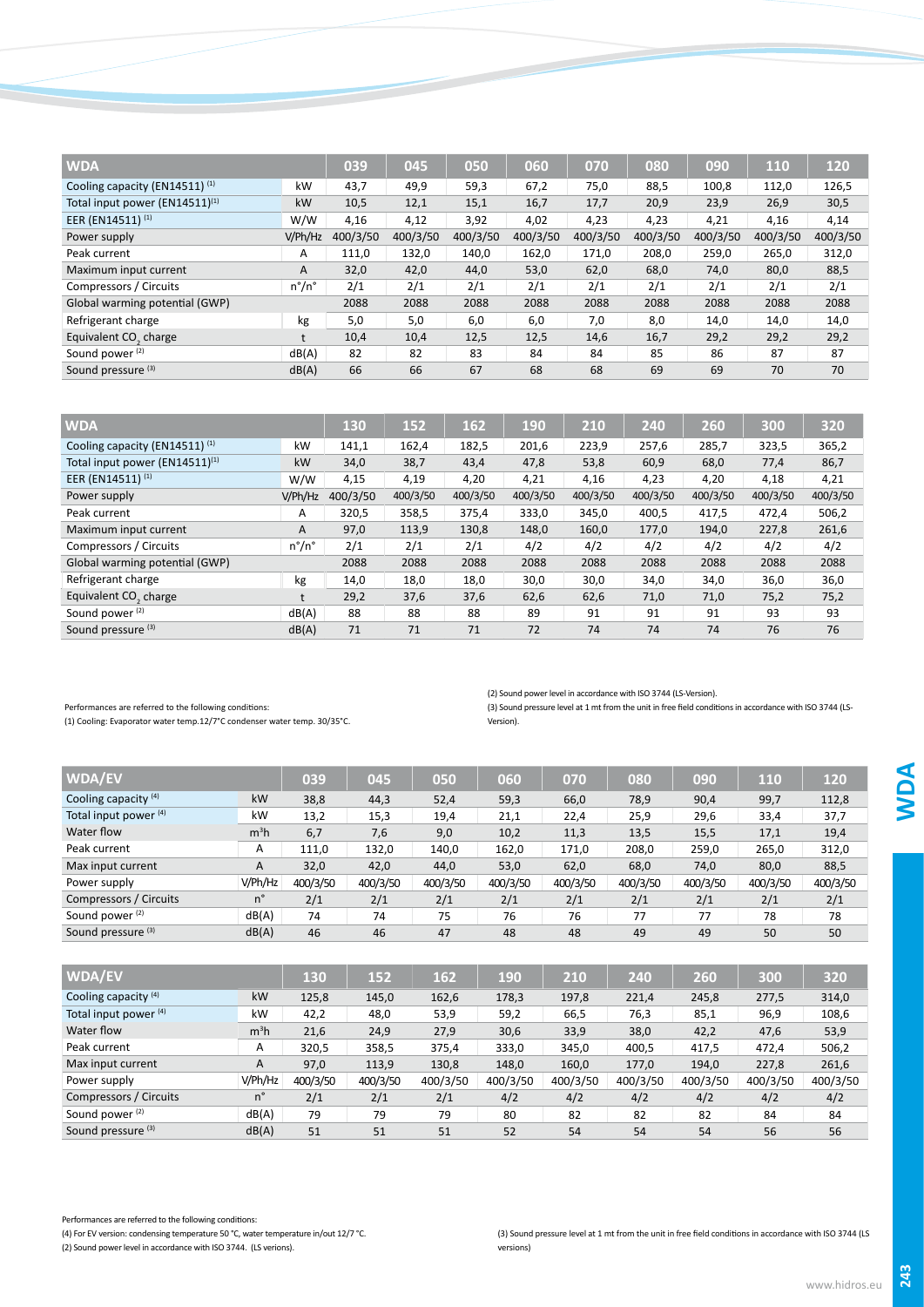### **Frame**

All WDA units are made from hot-galvanised sheet steel, painted with polyurethane powder enamel and stoved at 180°C to provide maximum protection against corrosion. The frame is self-supporting with removable panels. All screws and rivets used are made from stainless steel. The standard colour of the units is RAL 9018.

#### **Refrigerant circuit**

The refrigerant utilised is R410A. The refrigerant circuit is assembled using internationally recognised brand name components with all brazing and welding being performed in accordance with ISO 97/23. Each refrigerant circuit is totally independent from the other. Failure of one circuit does not influence the other circuit. The refrigerant circuit includes: sight glass, filter drier, reversing valve (for reversible version only), one way valve (for reversible version only), liquid receiver (for reversible version only), Schraeder valves for maintenance and control and pressure safety device (for compliance with PED regulations).

Also available is an electronic expansion valve with electronic control which optimises the efficiency in part load conditions (option).

#### **Compressors**

The compressors utilised are scroll type. All compressors are fitted with a crankcase heater and each compressor has a klixon embedded in the motor winding for thermal overload protection. The crankcase heater is always energised when the compressor is in stand-by. Access to the compressors is through the front and side panels. The compressors used are all in tandem configuration. This results in much higher efficiencies at part loads compared to units with independent refrigerant circuits.

#### **Condensers**

The condensers are braze welded, plate type heat exchangers, manufactured from AISI 316 stainless steel. Utilisation of this type of exchanger results in a massive reduction of the refrigerant charge of the unit compared to the traditional shell-in-tube type. A further advantage is a reduction in the overall dimensions of the unit and an increase in efficiency of the refrigerant cycle in partial loads.. From size 039 to size 162 they have a single water side circuit, from size 144 upwards they are double circuit "cross flow" type.

#### **Evaporators**

The evaporators are braze welded, plate type heat exchangers, manufactured from AISI 316 stainless steel. From size 039 to size 162 they have a single water side circuit, from size 190 upwards they are double circuit "cross flow" type.

All units are supplied with a sub-cooler to enhance the performance of the refrigerant cycle. The evaporators are factory insulated with flexible close cell material and are supplied with a temperature sensor as antifreeze protection.

## **Microprocessors**

All WDA units are supplied as standard with microprocessor controls. The microprocessor controls the following functions: control of the water temperature, antifreeze protection, compressor timing, compressor automatic starting sequence, alarm reset, volt free contact for remote general alarm, alarms and operation LED's. If required (available as an option), the microprocessor can be configured in order for it to connect to a site BMS system thus enabling remote control and management. The Hidros technical department can discuss and evaluate, in conjunction with the customer, solutions using MODBUS protocols.

#### **Electrics enclosure**

The enclosure is manufactured in order to comply with the requirements of the electromagnetic compatibility standards CEE 2014/35 and 2014/30. Access to the enclosure is achieved by removing the front panel of the unit. The following components are supplied as standard on all units: main switch, thermal overloads (protection of pumps and fans), compressor fuses, control circuit automatic breakers, compressor contactors, fan contactors and pump contactors. The terminal board has volt free contacts for remote ON-OFF, Summer/Winter change over (reversible versions only) and general alarm. For all three phase units, a sequence relay that disables the power supply in the event that the phase sequence is incorrect (scroll compressors can be damaged if they rotate in the wrong direction), is fitted as standard.

## **Control and protection devices**

All units are supplied with the following control and protection devices: Return water temperature sensor installed on the return water line from the building (12°C), antifreeze protection sensor installed on the outlet water temperature (7°C), high pressure switch with manual reset, low pressure switch with automatic reset, high pressure safety valve, compressor thermal overload protection, fans thermal overload protection and flow switch.

## **Versions**

## **Cooling only version for low user water temperature (BT)**

This version is supplied with a specific refrigerant circuit that allows the operation of the unit with user water outlet conditions between +4°C and -5°C.

## **Condenserless versions (EV)**

This version includes a microprocessor control to manage both the compressor timings and alarms. It is designed to operate with refrigerant R410A but is supplied with a holding charge of nitrogen.

## **Partial heat recovery (RP)**

This version is supplied with an auxiliary heat exchanger fitted in series with the unit condenser thereby enabling it to produce hot water when the unit is operating in cooling mode.